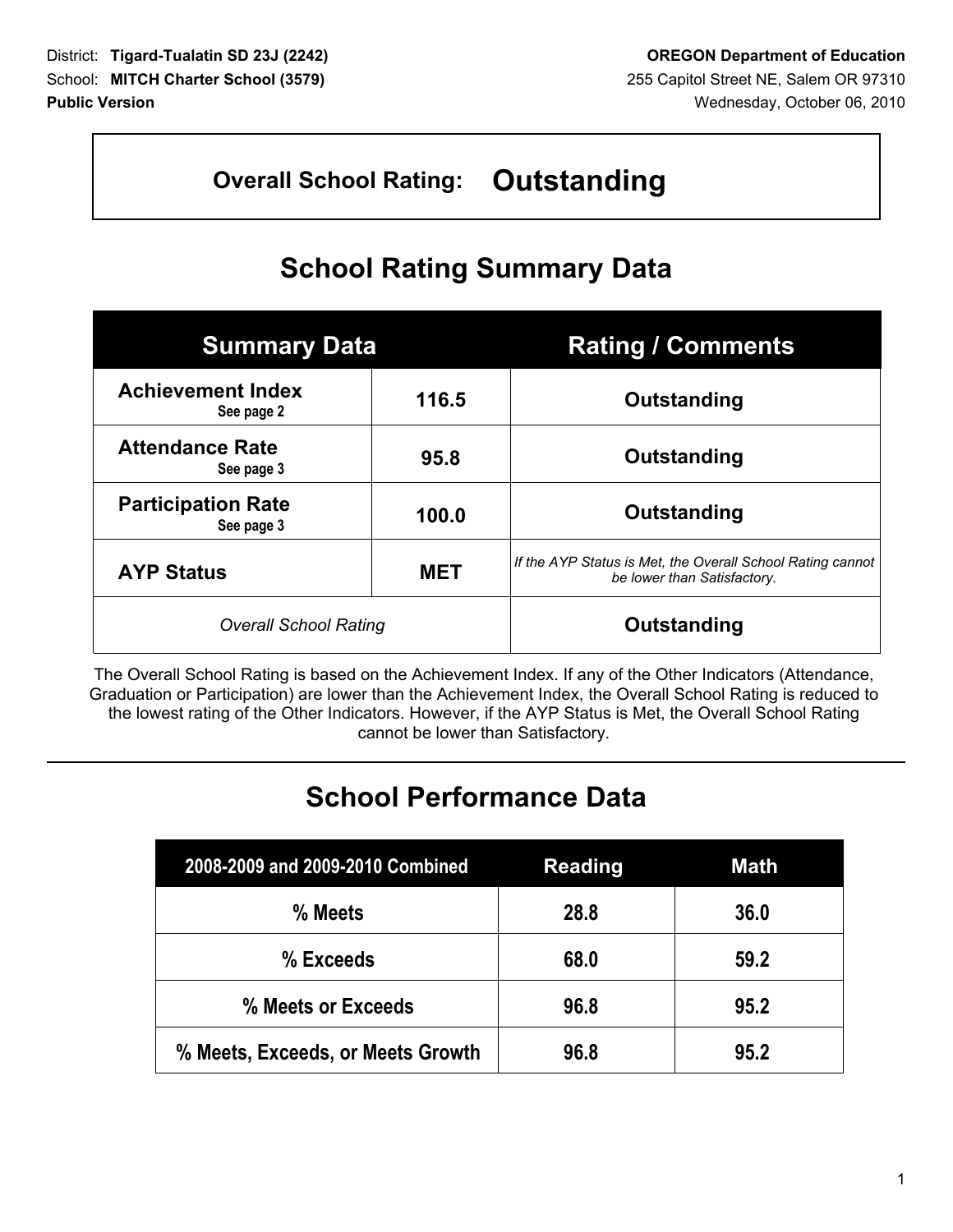| <b>Achievement Index Rating: Outstanding</b><br>School Achievement Index = (Reading Index + Math Index ) / 2<br>$= (119.2 + 113.7)/2 = 116.5$ |                                                              |              |                |  |  |  |  |
|-----------------------------------------------------------------------------------------------------------------------------------------------|--------------------------------------------------------------|--------------|----------------|--|--|--|--|
| Rating                                                                                                                                        | In Need of Improvement<br><b>Satisfactory</b><br>Outstanding |              |                |  |  |  |  |
| <b>Index Score</b>                                                                                                                            | Less than 60.0                                               | 60.0 to 89.9 | 90.0 or Higher |  |  |  |  |

### **Reading and Math Achievement Index Data**

|                                                         |                         | 2008-2009                        | 2009-2010                  |                      |           |                               |                         |              |                                  |                |              |                   |
|---------------------------------------------------------|-------------------------|----------------------------------|----------------------------|----------------------|-----------|-------------------------------|-------------------------|--------------|----------------------------------|----------------|--------------|-------------------|
|                                                         | <b>Meets or Exceeds</b> |                                  |                            | <b>Does Not Meet</b> |           |                               | <b>Meets or Exceeds</b> |              |                                  | Does Not Meet  |              |                   |
| <b>Reading</b>                                          |                         |                                  | <b>Meets Growth Target</b> |                      |           | #<br><b>Tests</b>             |                         |              | <b>Meets Growth Target</b>       |                |              | #<br><b>Tests</b> |
|                                                         | <b>Exceeds</b>          | <b>Meets</b>                     | Yes                        | <b>No</b>            | <b>NA</b> |                               | <b>Exceeds</b>          | <b>Meets</b> | Yes                              | No             | <b>NA</b>    |                   |
| <b>All Students</b>                                     | 41                      | 18                               | 0                          |                      | 0         | 60                            | 44                      | 18           | 0                                | $\overline{2}$ | 1            | 65                |
| <b>Economically Disadvantaged</b>                       | 5                       | 2                                | 0                          | 0                    | 0         |                               | --                      |              | $\sim$                           |                |              | --                |
| <b>Limited English Proficient</b>                       | --                      |                                  | ٠.                         |                      | --        |                               | --                      |              | $\sim$                           |                | --           |                   |
| <b>Students with Disabilities</b>                       | $\star$                 | $\star$                          | $\star$                    | $\star$              | $\star$   | $\star$                       | $\star$                 |              | $\star$                          | $\star$        | $\star$      | ÷                 |
| Amer Ind/Alskn Ntv                                      | $\star$                 | $\star$                          | $\star$                    | $\star$              | $\star$   | $\star$                       | $\star$                 |              | $\star$                          | $\star$        | $\star$      | $\star$           |
| <b>Black (not of Hispanic origin)</b>                   | $\star$                 | $\star$                          | $\star$                    | $\star$              | $\star$   | $\star$                       | $\star$                 | ÷            | $\star$                          | $\star$        | $\star$      | $\star$           |
| Hispanic                                                | $\star$                 | $\star$                          | $\star$                    | $\star$              | $\star$   | $\star$                       | $\star$                 | $\star$      | $\star$                          | $\star$        | $\star$      | $\star$           |
| Asian/Pacific Islander                                  | $\star$                 | $\star$                          | $\star$                    | $\star$              | $\star$   |                               | $\star$                 | $\star$      | $\star$                          | $\star$        | $\star$      | $\mathbf{r}$      |
| White (not of Hispanic origin)                          | 35                      | 13                               | $\bf{0}$                   |                      | 0         | 49                            | 36                      | 13           | 0                                | $\overline{2}$ | $\mathbf{1}$ | 52                |
| Multi-Racial/Multi-Ethnic                               |                         |                                  | $\mathbf{r}$               | $\star$              | $\star$   |                               | $\star$                 |              | $\star$                          |                | $\star$      |                   |
| <b>Column Totals (excluding</b><br>White, Asian, Multi) | 50                      | 26                               | 0                          |                      | 0         | 77                            | 50                      | 21           | 0                                | $\overline{2}$ | 1            | 74                |
| Weight                                                  | 133                     | 100                              | 100                        | 0                    | 0         |                               | 133                     | 100          | 100                              | 0              | 0            |                   |
| <b>Weighted Counts</b>                                  | 6650                    | 2600                             | 0                          |                      |           |                               | 6650                    | 2100         | 0                                |                |              |                   |
| <b>Yearly Index</b>                                     |                         | $6650 + 2600 + 0$ ) / 77 = 120.1 |                            |                      |           |                               |                         |              | $6650 + 2100 + 0$ ) / 74 = 118.2 |                |              |                   |
| <b>Reading Index</b>                                    |                         |                                  |                            |                      |           | $120.1 + 118.2$ ) / 2 = 119.2 |                         |              |                                  |                |              |                   |

| 2008-2009                                               |                                  |              |                            |                      |            |                | 2009-2010                     |                            |                                  |               |                      |              |
|---------------------------------------------------------|----------------------------------|--------------|----------------------------|----------------------|------------|----------------|-------------------------------|----------------------------|----------------------------------|---------------|----------------------|--------------|
|                                                         | <b>Meets or Exceeds</b>          |              |                            | <b>Does Not Meet</b> |            |                | <b>Meets or Exceeds</b>       |                            |                                  | Does Not Meet |                      |              |
| <b>Math</b>                                             |                                  | <b>Meets</b> | <b>Meets Growth Target</b> |                      | #<br>Tests | <b>Exceeds</b> | <b>Meets</b>                  | <b>Meets Growth Target</b> |                                  |               | #<br>Tests           |              |
|                                                         | <b>Exceeds</b>                   |              | Yes                        | No                   | <b>NA</b>  |                |                               |                            | Yes                              | No            | <b>NA</b>            |              |
| <b>All Students</b>                                     | 35                               | 23           | 0                          | $\overline{2}$       | 0          | 60             | 39                            | 22                         | 0                                | 3             | 1                    | 65           |
| <b>Economically Disadvantaged</b>                       | 4                                | 3            | 0                          | 0                    | 0          |                | --                            |                            | $\sim$                           |               | н.                   |              |
| <b>Limited English Proficient</b>                       | ۰.                               | --           | --                         | ۰.                   | н.         |                | н.                            | --                         | $\sim$                           | --            |                      | --           |
| <b>Students with Disabilities</b>                       | $\star$                          | $\star$      | $\star$                    | $\star$              | $\star$    |                | $\star$                       |                            | $\star$                          | $\star$       | $\star$              |              |
| Amer Ind/Alskn Ntv                                      | $\star$                          | $\star$      | $\star$                    | $\star$              | $\star$    | ÷              | $\star$                       | $\star$                    | $\star$                          | $\star$       | $\star$              | $\star$      |
| Black (not of Hispanic origin)                          | $\star$                          | $\star$      | $\star$                    | $\star$              | $\star$    | $\star$        | $\star$                       | $\star$                    | $\star$                          | $\star$       | $\star$              | $\star$      |
| Hispanic                                                | $\star$                          | $\star$      | $\pmb{\ast}$               | $\star$              | $\star$    | $\star$        | $\star$                       | ÷                          | $\star$                          | $\star$       | $\star$              | $\star$      |
| Asian/Pacific Islander                                  | $\star$                          | $\star$      | $\star$                    | $\star$              | $\star$    | ٠              | $\star$                       | $\star$                    | $\star$                          | $\star$       | $\star$              | $\mathbf{r}$ |
| White (not of Hispanic origin)                          | 29                               | 19           | $\bf{0}$                   |                      | $\bf{0}$   | 49             | 28                            | 20                         | 0                                | 3             | 1                    | 52           |
| Multi-Racial/Multi-Ethnic                               | $\star$                          |              | $\star$                    |                      | ÷          |                | $\star$                       |                            | $\mathbf{r}$                     |               | $\ddot{\phantom{0}}$ |              |
| <b>Column Totals (excluding</b><br>White, Asian, Multi) | 43                               | 30           | 0                          | 4                    | 0          | 77             | 44                            | 26                         | 0                                | 3             | 1                    | 74           |
| Weight                                                  | 133                              | 100          | 100                        | 0                    | 0          |                | 133                           | 100                        | 100                              | $\mathbf{0}$  | 0                    |              |
| <b>Weighted Counts</b>                                  | 5719                             | 3000         | 0                          |                      |            |                | 5852                          | 2600                       | 0                                |               |                      |              |
| <b>Yearly Index</b>                                     | $5719 + 3000 + 0$ ) / 77 = 113.2 |              |                            |                      |            |                |                               |                            | $5852 + 2600 + 0$ ) / 74 = 114.2 |               |                      |              |
| <b>Math Index</b>                                       |                                  |              |                            |                      |            |                | $113.2 + 114.2$ ) / 2 = 113.7 |                            |                                  |               |                      |              |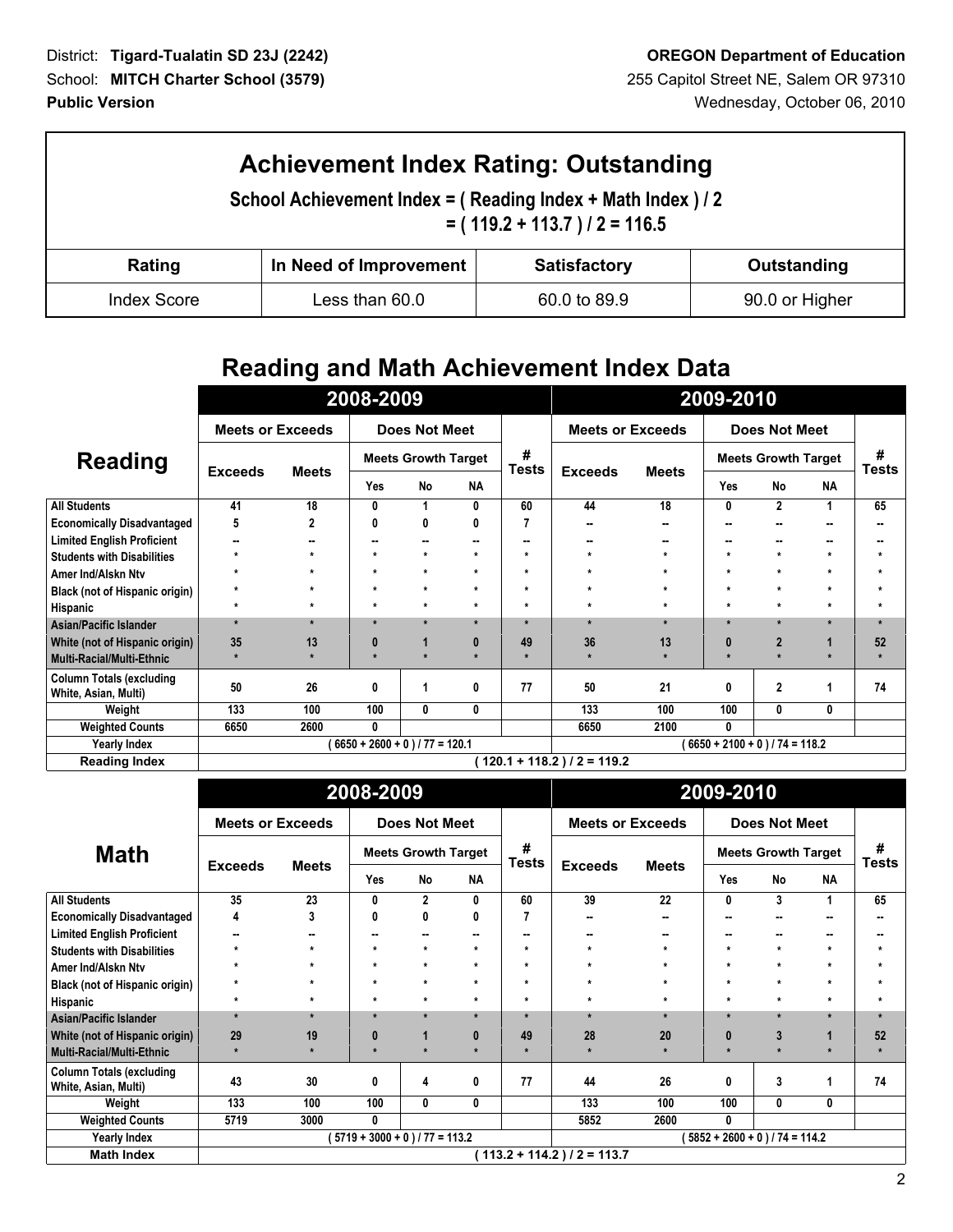# **<sup>1</sup> Additional Indicators**

#### *Attendance Rate*

| <b>School Year</b> | Rate |
|--------------------|------|
| 2008-2009          | 95.9 |
| 2009-2010          | 95.7 |

| <b>Attendance: Outstanding</b><br>Two-year Average Attendance = (Attendance Rate 2008-2009 + Attendance Rate 2009-2010) / 2<br>$= (95.9 + 95.7)/2 = 95.8$ |                                                              |              |                |  |  |  |
|-----------------------------------------------------------------------------------------------------------------------------------------------------------|--------------------------------------------------------------|--------------|----------------|--|--|--|
| Rating                                                                                                                                                    | In Need of Improvement<br><b>Satisfactory</b><br>Outstanding |              |                |  |  |  |
| Attendance Rate                                                                                                                                           | Less than 89.0                                               | 89.0 to 91.9 | 92.0 or Higher |  |  |  |

# *Participation Rate*

#### **2009-2010 Participation in Statewide Assessments**

| <b>Grade</b> | <b>Reading</b> |            | <b>Math</b>   |            | <b>Writing</b> |                   | <b>Science</b> |            |  |
|--------------|----------------|------------|---------------|------------|----------------|-------------------|----------------|------------|--|
|              | <b>Partic</b>  | Non-Partic | <b>Partic</b> | Non-Partic | <b>Partic</b>  | <b>Non-Partic</b> | <b>Partic</b>  | Non-Partic |  |
|              | 23             |            | 23            |            |                |                   |                |            |  |
|              | 23             |            | 23            |            | 23             |                   |                |            |  |
| 5            | 19             |            | 19            |            |                |                   | 19             |            |  |
| 6            |                |            |               |            |                |                   |                |            |  |
|              |                |            |               |            |                |                   |                |            |  |
| 8            |                |            |               |            |                |                   |                |            |  |
| 10           |                |            |               |            |                |                   |                |            |  |

| <b>Participation: Outstanding</b><br>Participation in Statewide Assessments = Participants / (Participants + Non-Participants)<br>$= 172 / (172 + 0) = 100.0$ |                                                 |                |                |  |  |  |
|---------------------------------------------------------------------------------------------------------------------------------------------------------------|-------------------------------------------------|----------------|----------------|--|--|--|
|                                                                                                                                                               | In Need of Improvement<br>Outstanding<br>Rating |                |                |  |  |  |
|                                                                                                                                                               | <b>Participation Rate</b>                       | Less than 94.5 | 94.5 or Higher |  |  |  |